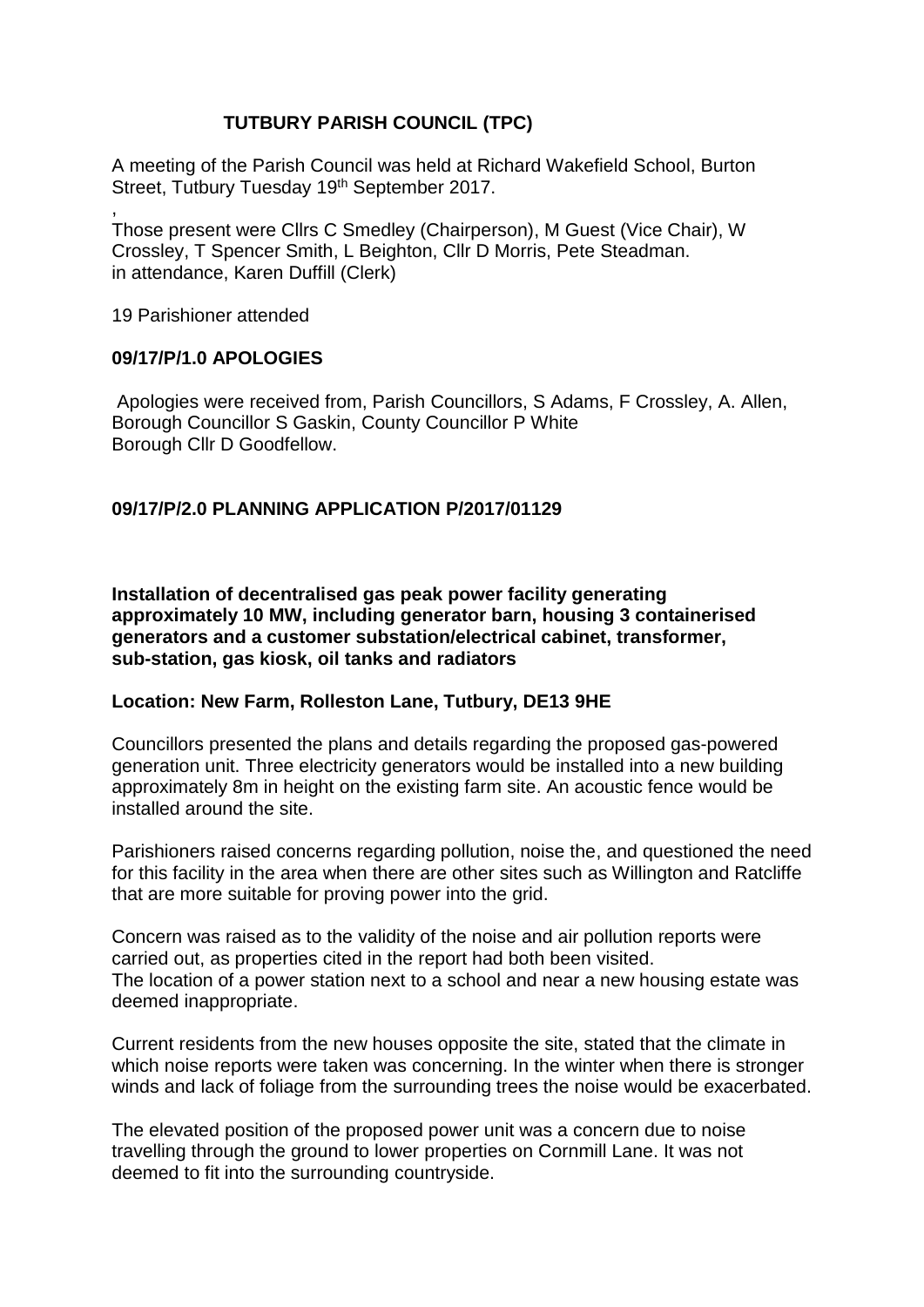The overall comment was a strong objection to the proposal.

The clerk would write to East Borough Council outlying the objections raised and would also refer to the Local and National Planning Framework. Residents requested that they received a copy of the letter and left their email address to be updated regarding this matter.

The clerk urged parishioners to comment on the East Staffs Borough Council Planning portal or to email or write to Alan Harvey with their comments.

The following objection letter was sent.

# **TUTBURY PARISH COUNCIL**

Clerk: K Duffill

9 PINFOLD CLOSE

Telephone: 07486 406045

**TUTBURY** BURTON UPON TRENT STAFFORDSHIRE DE13 9NJ clerk@tutbury.staffslc.gov.uk

22 September 2017 Alan Harvey East Staffordshire Borough Council Town Hall BURTON UPON TRENT DE14 2EB

Dear Alan Harvey,

### **RE: PLANNING MATTERS –** P/2017/01129

Below are the council's comments on the application recently received.

**Proposal:** Installation of a decentralised gas peak power generating facility with a capacity of approximately 10 MW to include generator barn, housing 3 containerised sub-station, gas kiosk. Oil tanks and radiators

**Location:** New Farm, Rolleston Lane, Tutbury, Staffordshire, DE13 9HE

**The National Planning Policy Framework (NPPF) states that development which conflicts with its policies should be refused unless other material considerations indicate otherwise (paragraph11)**

Comment: **Objection. Please note the following points;** 

### **This Development: -**

**1.** Does not conform to the local plan 2012-2031. East Staffordshire **Local Plan**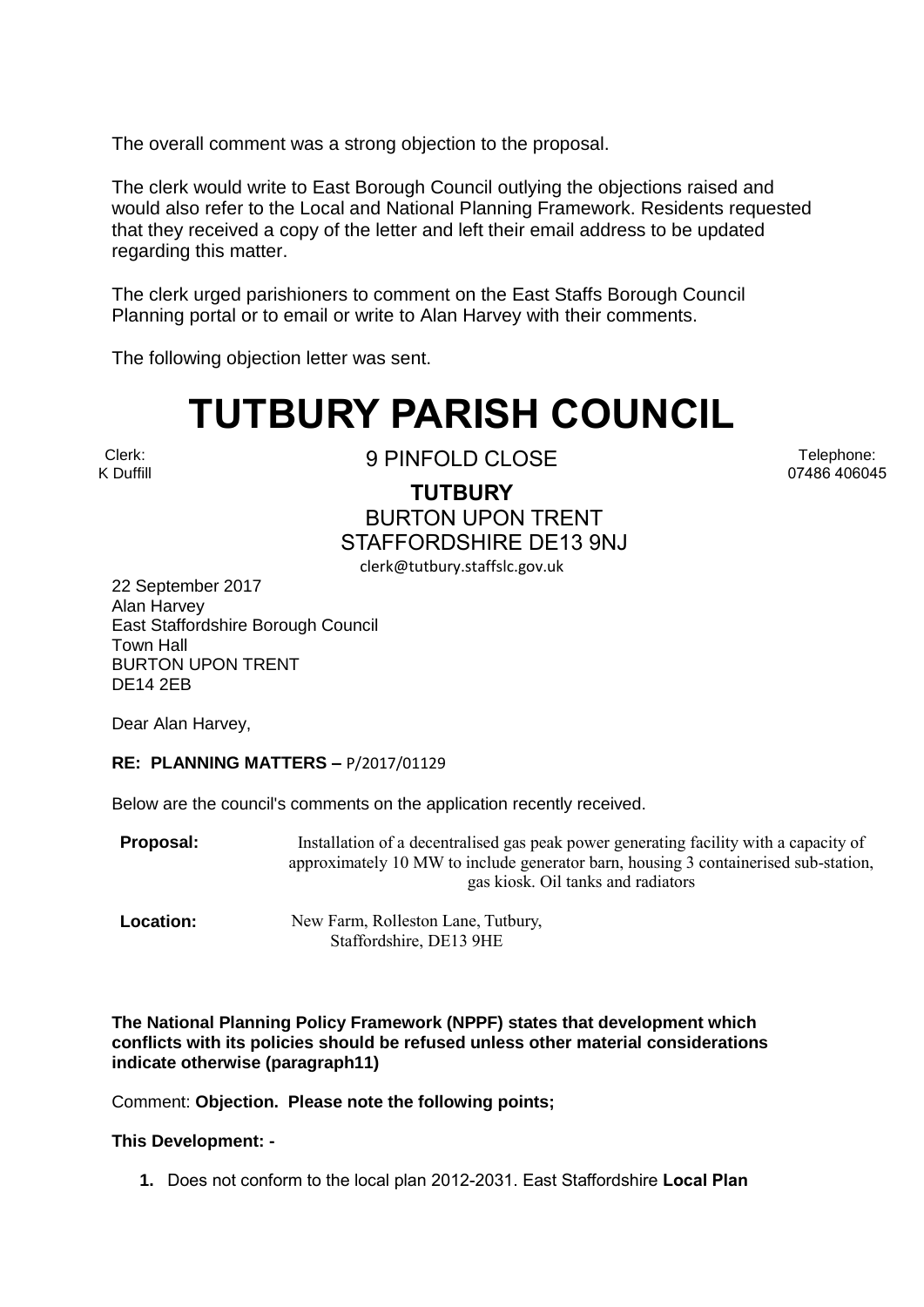**Strategic Policy 8** states that outside settlement boundaries, new developments will not be permitted unless it is essential to the support and viability of an existing lawful or a new business appropriate in the countryside, providing facilities to the local community. There is no significant social or environmental benefit from this facility. There is no overriding need for the development to be in the countryside /farmland This proposal is outside the settlement boundary but is still near to houses that will be harmed by the air and noise pollution. Paraph 17 of the National Planning Policy Framework (NPPF) states that protecting the countryside is a core planning principle.

Will have significant adverse effect on the character of the area. Tutbury is recognised as being a heritage asset to East Staffordshire. This development would be visible when entering the village, it does not adhere to Strategic Policy 25 Historic Environment states- proposals should enhance buildings of heritage importance, setting and historic landscape." This development is in an elevated position and will have a negative visual impact from miles away. It is not evident why a green site has been chosen, rather than an industrial site. New Farm is not an industrial estate, it is a working farm in the countryside and includes a farmhouse. Tutbury Parish Council would argue that this proposal will introduce considerable urban form" with the development of an additional building and chimneys.

- **2.** It does not conform to **Local Plan Strategic Policy 1** sustainable development. This does not "integrate with the character of the landscape" with the proposed construction of an additional building and chimneys of nearly 8 metres high. This site is on the edge of a green landscape. National Planning Policy Framework Paragraph 9 states green belt land serves "to preserve the setting and special character of historic towns"
- **3.** This proposal will be unmanned and will not provide any further employment to the local area or contribute to the community in any way. This goes against the **Strategic Policy 24** of the Local Plan that developments should contribute positively to the area in which they are proposed, it does not "Enhance the landscapes and protect and enhance biodiversity. This development contradicts the **Detailed Policy 2** in the local plan which states" All developments should meet the needs of residents and businesses without compromising the ability of future generations to enjoy the same quality of life that the present generation aspires to".
- **4. Strategic Policy 14** "*Within the Tier 1 and Tier 2 settlement boundaries and rural industrial estate boundaries, employment which would allow for an element of home working and change of use to employment development will be approved if the development does NOT unduly affect the character of the settlement, amenity of neighbouring properties and will not detract from the environment"* This proposal DOES both things. SP14 states "Farm diversification proposals will be supported where they can make long-term contribution to sustaining the agricultural enterprise as a whole and where the proposal is consistent with the rural location in terms of use, setting and scale. This proposal does not conform to the policy as it is unsustainable and not agricultural.
- **5.** The technology is not "Sustainable "or "Renewable. This does not conform to **Strategic Policy 28** of the Local Plan and does not encourage development of low carbon energy technology. The gas facility will burn fossil fuels contrary to national and international aims to control greenhouse emissions and global warming The NPPF paragraph 9 goes on to state "When defining boundaries, local planning authorities should: ensure consistency with the Local Plan strategy for meeting identified requirements for sustainable development;" this development is not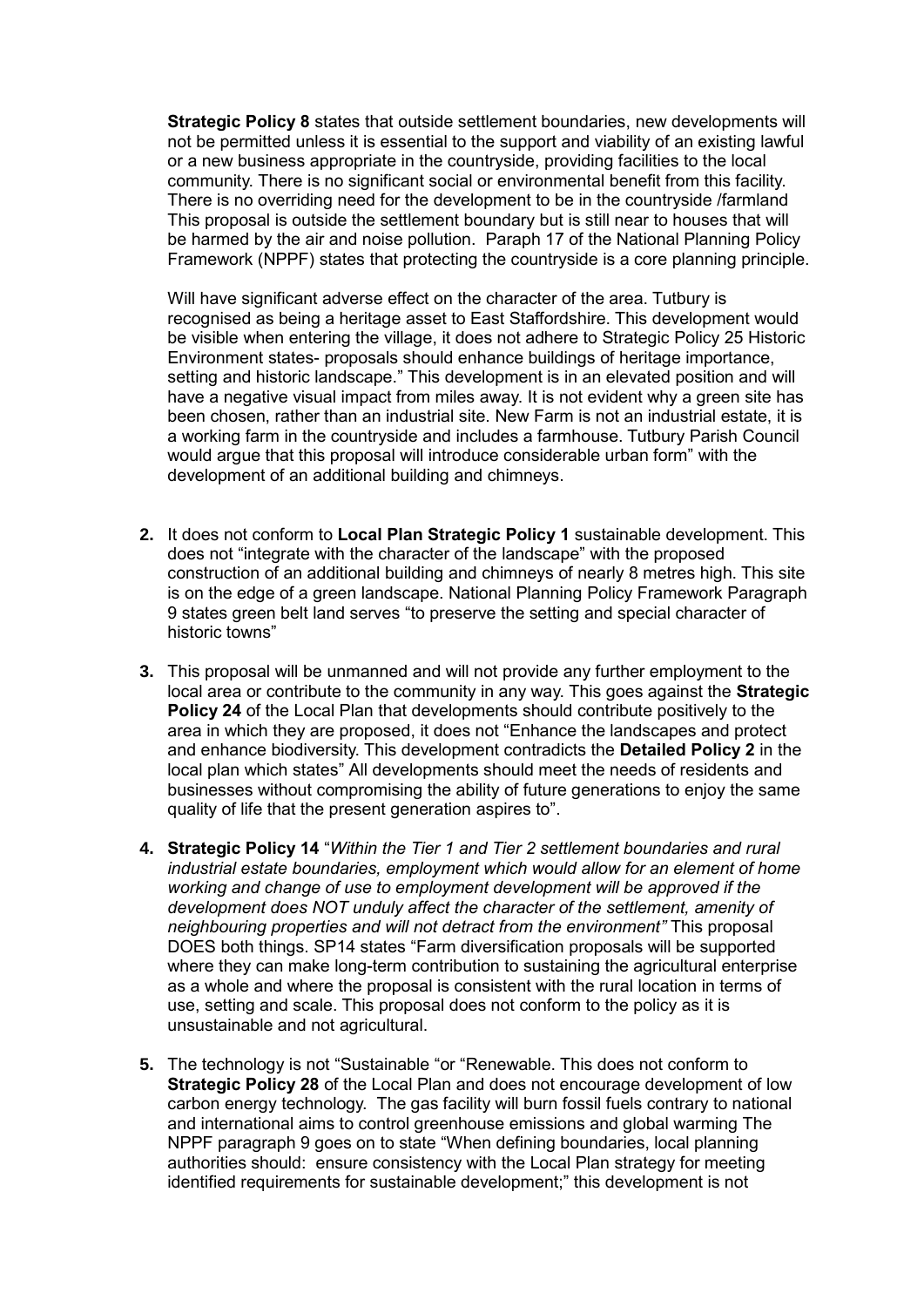sustainable.

**6.** Will produce noise that will affect the nearby houses on Burton Road. There is a lack of direct evidence that truly measures the impact that this will have on the nearby residents. The evidence in the surveys carried out are predictive indicators, I rather than figures from similar operating sites and therefore does not show the true impact on the noise issues. The reports supporting the proposal are flawed. Some of the properties are wrongly described and have not been visited. These reports do not consider weather and seasonal changes. Due to the elevated position of this farm, noise and air pollution will be carried in the prevailing winds. Tutbury residents can smell and hear the emissions from the coffee factory in nearby village of Hatton. In the winter, the protection of the trees and vegetation in this area will be limited and the effects of this pollution will be exacerbated. This has already been proven with the traffic noise heard in the houses recently built on Burton Road behind the existing line of trees. The noise survey has not included the residents on Cornmill Lane, these properties are on lower ground behind the proposed site.

*The NPPF Paragraph 11. Conserving and enhancing the natural environment states that the planning system should contribute to and enhance the natural and local environment by:* 

*● protecting and enhancing valued landscapes, geological conservation interests and soils;* 

*● recognising the wider benefits of ecosystem services;* 

*● minimising impacts on biodiversity and providing net gains in biodiversity where possible, contributing to the Government's commitment to halt the overall decline in biodiversity, including by establishing coherent ecological networks that are more resilient to current and future pressures;* 

*● preventing both new and existing development from contributing to or being put at unacceptable risk from, or being adversely affected by unacceptable levels of soil, air, water or noise pollution or land instability; "Planning policies and decisions should aim to:* 

*● avoid noise from giving rise to significant adverse impacts on health and quality of life because of new development;* 

*● mitigate and reduce to a minimum other adverse impact on health and quality of life arising from noise from new development.*

- **7.** Will increase air pollution. This will contribute to the effects of climate change due to the emissions and goes against ESBC commitment to reduce the effects of climate change in their **Climate Change Strategy**. The evidence in the surveys carried out are desk studies rather than portraying actual baseline figures for that location and does not show the true impact on the air and environmental issues.
- **8.** The proposed site is within 1km of the nearby primary school. The children would be exposed to the pollution particulates, nitrogen oxide, nitrogen dioxide and carbon monoxide emissions**.**
- **9. Staffordshire Biodiversity Action Plan**-. Although this is not a significant site of environmental interest it is farmland and should be protected. **Strategic Policy 29** – Biodiversity and Geodiversity aims to ensure that development retains, protects and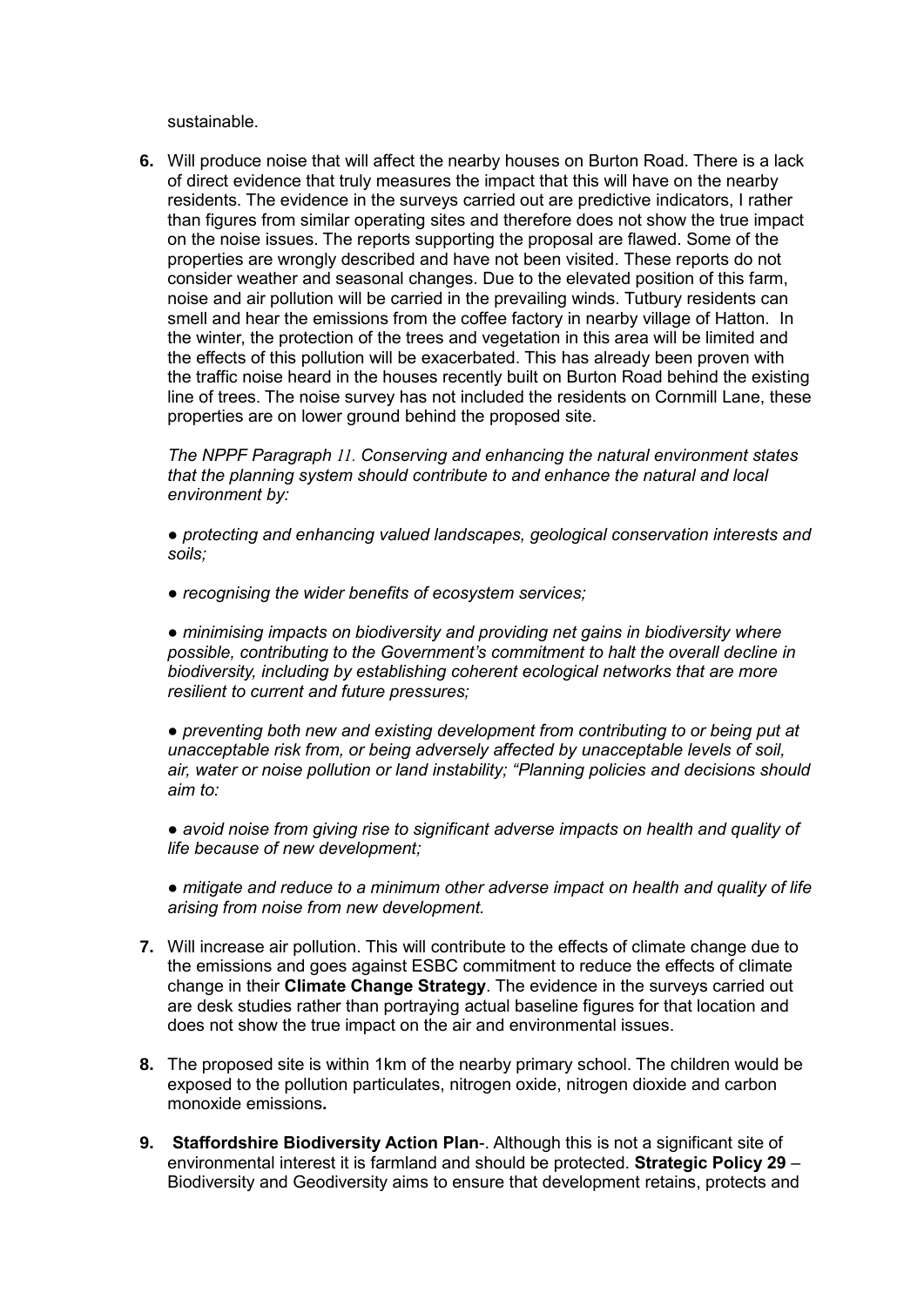enhances features of biological or geological interest, and provides for the appropriate management of these features. There is no evidence in this proposal that enhances bio or geo diversity.

- **10.** Storing oil tanks represents a fire hazard.
- **11.** May bring other similar applications contrary to good planning elsewhere in the Borough, and may set a precedent for further STOR sites to be located near solar energy sites.
- **12.** If lights are required on the site it will increase light pollution that would be visible from Cornmill Lane and the Tutbury bypass.
- **13.** The government costs of funding this power unit are high. Tutbury Parish Council would prefer schemes that conserve energy for example insulation of new homes, for the benefit of the wider community, or supporting the development of alternative no emission power like hydropower energy,
- **14.** The proposal would be intended to feed electricity into the national grid at peak times, normally on winter evenings, and at times of exceptional demand, such as when a major power station was offline. This proposal would form part of the National Grid's Short-Term Operating Reserve ('STOR') programme, by which resilience of electricity supply is protected at times of pressure. However, Tutbury already has a solar farm that feeds additional electricity to the grid and nearby power stations that would support the grid, and would offer alternative more suitable locations for this gas peaking facility. The contribution of a relatively small-scale plant to the national grid would be limited. There is a lack of evidence that the need is required in Tutbury and whether the connection to the grid can support this or indeed the existing gas supply is sufficient.

According to the Planning inspectorate report for a Proposed STOR site in the neighbouring village of Marchington;

"*The proposal is founded on making use of available grid capacity in Marchington. The appeal is accompanied by a plan showing electricity network constraint across the East Midlands, and by supporting information on the scope for connectivity throughout East Staffordshire. The Council does not dispute the material presented but questions whether, in the light of these constraints, a connection within East Staffordshire is actually required."*

The justifications applied to Marchington application applies to this New Farm application, as stated in Brendan Lyons Inspection report, the same conclusion should be made for Tutbury.

*"I have found that the proposal would compromise infrastructure development, but that the need to locate it outside a settlement boundary has not been conclusively shown. Therefore, the proposal would be contrary to LP Policy SP8. There are no other development plan policies that would pull in a different direction to suggest compliance with the plan as a whole.*

*The proposal would have modest economic benefits during its construction, but also some environmental harm during this period due to increased traffic through the village. As a small-scale plant, its contribution to the resilience of the national grid would be limited, but would have minor economic and social benefits. Set against that would be the environmental harm of introducing a quasi-industrial development into the countryside. The Council accepts that the negative effect would not be substantial, and I agree. Nevertheless, the proposal would not fulfil the three dimensions of*